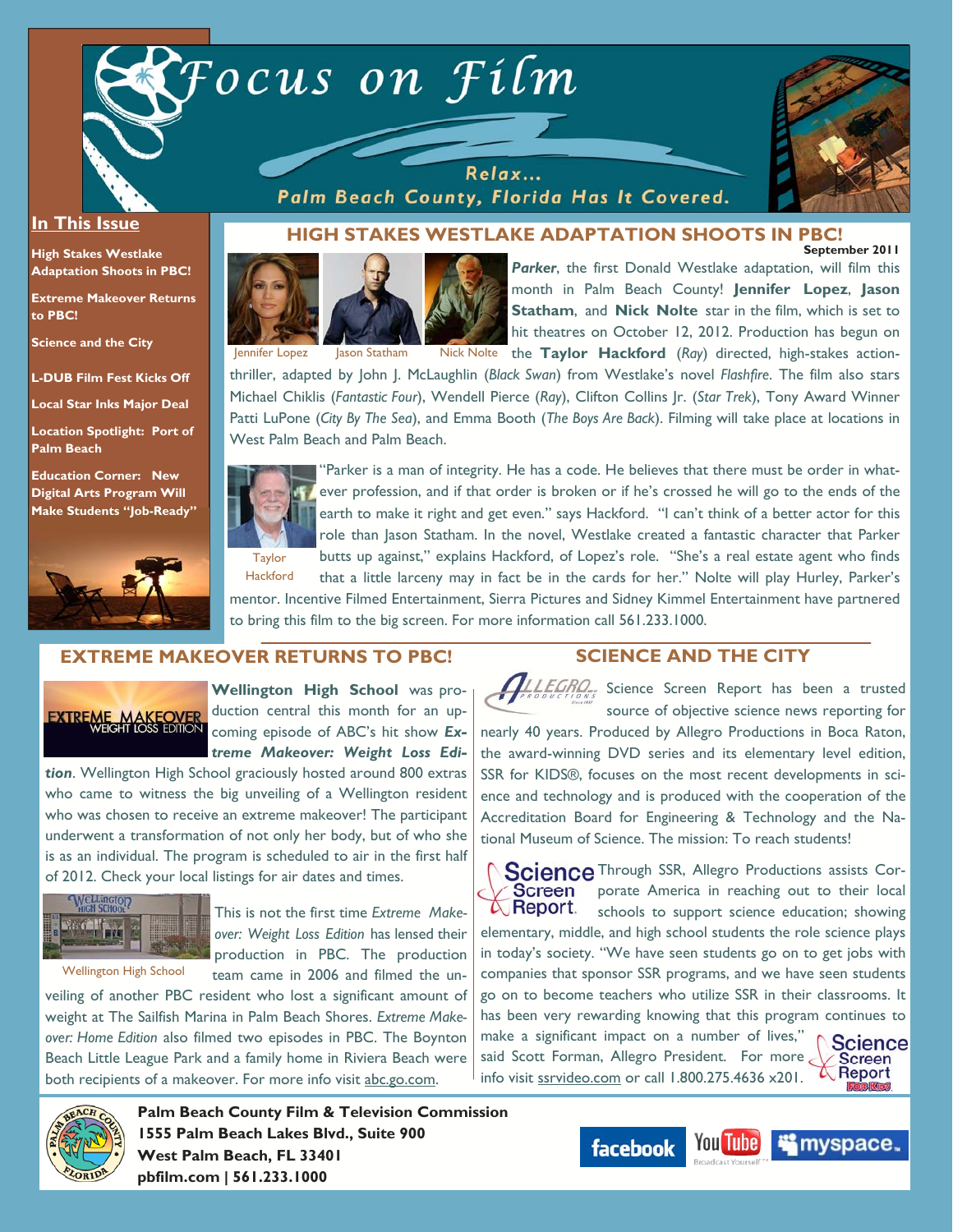# **OUTRAGEOUS COMEDY COMING TO PBC!**





**The new feature film** *Londono's* will begin filming in Palm Beach

Tom Langdon Charles Calello Danny J. Florio County in November

2011. Starring New Jersey's "Bad Boy of Comedy" Mike Marino, Deana Martin, Frank Vincent and Jason Kirsch, *Londono's* concerns the adventures of four down-and-out Italian/American guys from New Jersey who devise an absurd plot to open an Italian restaurant in London.

Produced by Jack Gilardi, Jr. and Darby Parker of 224 Entertainment (*Machete*, *Mystery Alaska*, *Double Impact*), *Londono's* will be executive produced by Garry Marshall and directed by Scott Marshall. The film will also be produced by music arranger/producers Charles Calello, Danny Jordan Florio, and Tom Langdon, who also wrote the screenplay. For more info call 561.233.1000.

## **ESPN TO TELEVISE HIGH SCHOOL GAME!**

The 2011 high school football season kicks off 63 F I I with national television coverage on **ESPN**! The Dwyer at Glades Central game will be played at Glades Central's Effie Grear Field in **Belle Glade** on **Labor Day, September 5**  at 4:00pm. The game will be broadcast live as part of the GEICO ESPN High School football showcase. It will be the first time a football game in Palm Beach County has been televised nationally!

This game will be the second time each school has been part of an ESPN game. Glades Central lost to Brynes (S.C.) in 2006, while Dwyer lost a heartbreaker to Cleveland-Glenville last season. Dwyer is ranked first and Glades Central second in **The Palm** 

**Beach Post's** Pre-season Top 25. *Sports Illustrated*  ranked Dwyer 11th and Glades Central 22nd in its national rankings earlier this week. For more info call the PBC Sports Commission at 561.233.3180.



#### **MADE FOR TV MOVIE WRAPS!**



Rhapsody), and former network newscaster L-R: Dr. Perricone *The Atonement Tablets*, a locally produced, Made-for-TV Movie, wrapped its last scene, and is now headed for postproduction. The hour-long movie features stage/screen star **Avery Sommers** (*Miami* 

Filming of *The Atonement Tablets*  in the Everglades

**Chandra Bill**. Many Palm Beach County locations are featured in the film including G -Star Motion Picture Studios, and the Everglades. "Palm Beach

County is a wonderful location for making a film—state of the art studios, tropical settings, terrific actors, crew, and outside experts were all made available to us," said Producer Andy Plotkin.

The film is scheduled for completion in November 2011, in time for submission to the local film festivals. "It's exciting to be involved in this compelling film. The audiences will be both challenged and entertained," said Director Renier Moor of Ann Moor Film Studio. For more information



Chandra Bill conferring with the DP Kurt Hammerstein, and Writer/ Producer Andy Plotkin

### **L-DUB FILM FEST KICKS OFF!**



please call 561.775.1881.

The **2011 L-Dub Film Festival** will take place **September 30-October 2**, at the Lake Worth Playhouse Stonzek Theatre! The festival kicks off with a filmmaker reception next to the Stonzek Theatre on Friday, September 30 at 8pm. The festival will continue

with a selection of productions across a variety of genres, from music videos to feature films. A highlight of this year's festival will be when actor **Garrett M. Brown** is honored with the 2011 Community Spirit Award.



Filmmakers will also be honored with jury and audience choice awards in four categories. For info visit lakeworthplayhouse.org/LDUBFF2011.html.

### **LOCAL CONSULTING BIZ PROMOTES PBC**



The award-winning **Pamplin Film Company**  (PFC) has found success in offering script doctoring and consulting services to clients in New York, L.A., and Palm Beach County (PBC), and has also assisted in bringing projects to the area. "Raising independent production funds in this economy

with Rick and

takes longer. Consulting has given us an opportunity to expand our business, stay current with the industry and, of course, promote PBC to clients," said Rick Pamplin. Maggie Pamplin



Recent clients include best-selling author Nicholas Perricone, M.D., the documentary film *What is the Electric Car?,* and a pilot for a new TV reality series which has just been picked up by a cable company, and is considering basing production in PBC. PFC arranged for portions

of *What is the Electric Car?* to be shot in PBC, and arranged a premiere screening at the Norton Museum of Art. PFC's newest client is actor-producer Dwight Smith who recently re-located to PBC. He wrote an original screenplay for a feature film, which they hope to shoot



in PBC in 2012. For info visit pamplinfilmcompany.com. Dwight Smith

# **PBC HONORED IN 25th ANNIVERARY OF P3**



P3 is a monthly magazine that updates industry professionals on the next generation of tools and techniques used in preproduction, production and post-production. For more information please visit p3update.com. G-Star Photo in P3

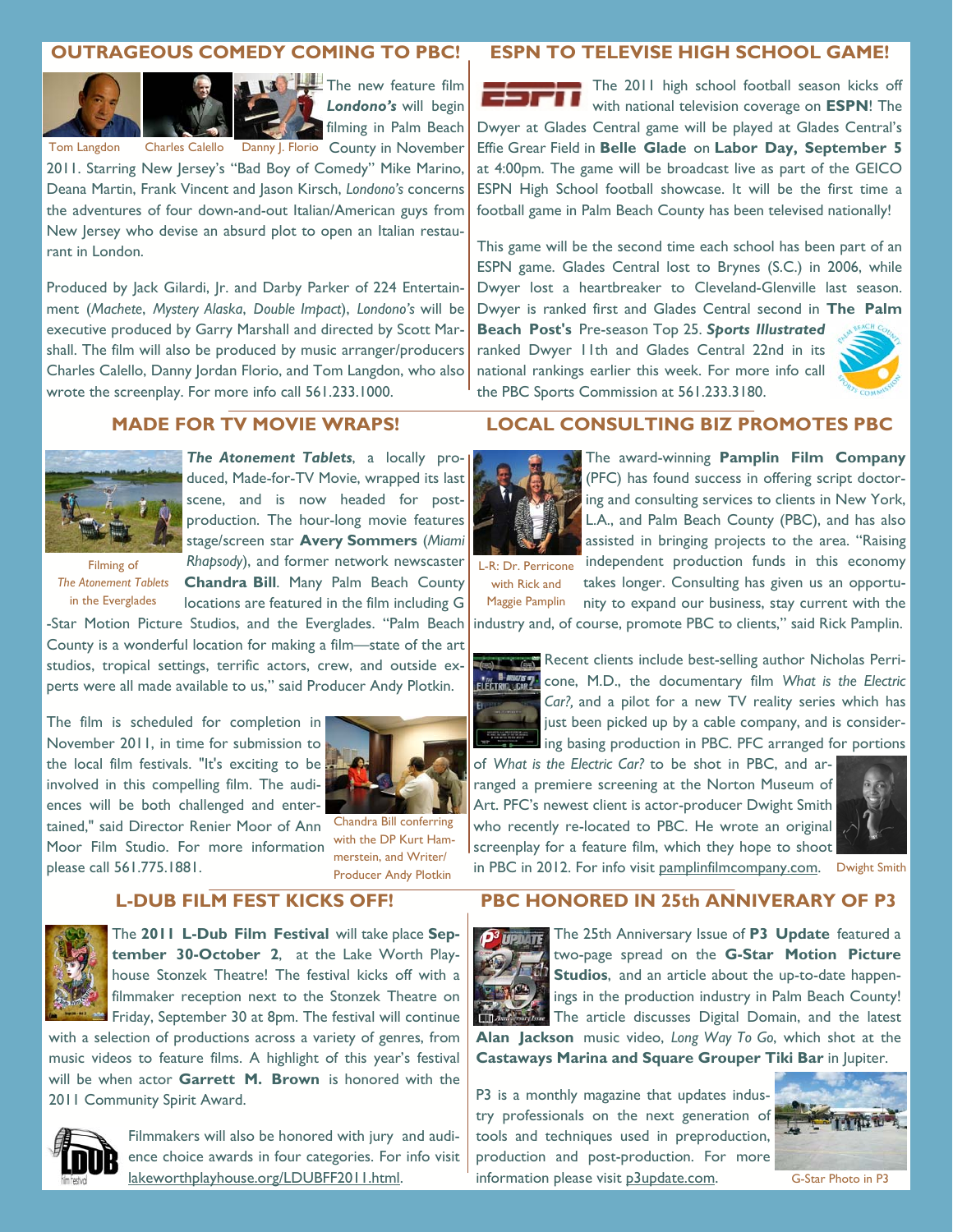## **NEW DIGITAL ARTS PROGRAM WILL MAKE STUDENTS "JOB-READY"**



**Florida State University** (FSU) has begun the enrollment process for the new animation and visual effects program that will graduate students with skills to produce Hollywood blockbuster movies of the future. The program has a limited enrollment, and will accept up to 100 freshmen and 100 transfers to start in the fall of 2012. The early admission deadline is October 17. The final admission deadline for students and transfers is January 18. The first of its kind program unites the nationally renowned FSU College of Motion Picture Arts and the **Digital Domain Media Group**, parent company of the awardwinning visual effects industry pioneer Digital Domain, which has created innovative visuals for more than 80 movies.

THE FLORIDA STATE UNIVERSITY "When we began to look at the landscape of expertise for this type of innovative collaboration between industry and higher education, it was clear that Florida State was our choice," said Chairman of

the Digital Domain Media Group **John Textor**. Students enrolled in the program will spend their freshman year in Tallahassee and their sophomore through senior years in West Palm Beach. The City, Digital Domain and FSU's film school have formed a partnership to bring the prestigious studio's expertise to Florida. "We expect this to be a very popular program. We have already had a great response, and fielded lots of phone calls," said College of Motion Picture Arts Dean **Frank Patterson**. "The graduates of this program will have a Bachelor of Fine Arts degree, and the very latest digital animation skills, making them well-educated and job-ready for the most competitive, high-skill careers in the film industry," said Patterson. Students will also receive professional certification training in the area of their choice. This means students will be "industry ready" upon graduation. For more information visit film.fsu.edu.

# **LOCAL STAR INKS MAJOR DEAL**



**Frank Licari** is that rare commodity; a true triple threat-he can act, sing, and dance, with equal skill and passion. He can also host shows, and lots of them! Licari has hosted the Palm Beach International Film Festival's Student Showcase of Films for many years,

Frank Licari and this year hosted the Florida Film Legend Awards. Sea of Chance's His performance at the Legend Awards earned him a new hosting gig that will reach over 500 million viewers on five continents this fall. *Recreating a Legend*, is a new prime-time original series that features contestants from different countries who compete for a spot to be the lead singer of a band of legendary artists. The show will premiere in the U.S. on the new Billboard Music Channel.

**TEGEND** "I am very fortunate to have sustained a 20-year career in the entertainment business. The fact that I'm getting to host a new global TV show, and still have a successful performing arts school, theater and comedy troupe is a dream come true," said Licari. Licari is the owner/founder of Atlantic Arts Academy, The Atlantic Theater, and The Jove Comedy Experience in Jupiter. For more info visit atlanticartsacademy.com, The AtlanticTheater.com, TheJove.net, and FrankLicari.com

# **FTC CONGRATULATES SUMMER INTERN**



Please join the Palm Beach County Film & Television Film Commission in congratulating **Krystal Dawkins**  as she graduates the internship program. Dawkins is a recent graduate of **The University of the West Indies** with a B.A. in Media and Communication. She hopes to have a career in the film industry.

Krystal "The internship was an excellent experience for me. I Dawkins learned so much about the world of film and television. I encourage students who are seeking a valuable experience to apply," said Dawkins. For more information about the FTC internship program, please visit pbfilm.com or call 561.233.1000.

### **YOUNG 'STARS' SCREEN THEIR FILM IN L.A.**



Teens from **S.T.A.R.S Mission International**, a Palm Beach based non-profit, walked the Red Carpet at the Alex Theatre in L.A., during the 168 Film Festival, where they screened their film *Sea of Chance's*. The comedy was shot entirely in PBC through support

raised by a talent show and local businesses. Making the *Sea of Chance's* gave teens an opportunity to work with pros such as Victoria Jackson (*SNL*), Maddy Curley (*Cold Case*),Cinematographer Ron Turowski, and Student Showcase of Films winner Paul Halluch.

Industry pros such as Ralph Winter (*X-Men, Fantastic Four*) and David Alan Johnson (*Doc, Sue Thomas: FBI*), congratulated each one of the young filmmakers/actors on their work. While in L.A., they met with John D'Aquino (*Cory in the House*), and joined an on-

camera training session at the Sidewalk Studio in Burbank. S.T.A.R.S. has been mentoring and educating the next generation of young talent for the past seven years. A celebrity instructed event is scheduled for Oct. I in Palm Beach event is scheduled for Oct. I in Faim Beach S.T.A.R.S at the Gardens. For more info visit stars4him.net.

![](_page_2_Picture_21.jpeg)

Sidewalk Studio

# **BOYNTON MUSEUM ON 'BEST' KIDS SHOW**

*Best by Kids*, the Xfinity on Demand series, produced by **Full Moon Creative**, out of Sunrise, Full *Hoop Creation* FL recently shot an entire episode at the **Schoolhouse Children's Museum and Learning Center** in **Boynton Beach**. Producers shot segments about the hands-on interactive exhibits, summer camps, story time, workshops and other educational programs.

To view, go to Xfinity on Demand, click on **Schoolhouse Children's** 'Get Local' and then 'Best by Kids.' The episode will run for three-six months. Full Moon Creative recently shot at Sugar Sands Park in Boca Raton, and is in pre-production on more PBC locations. For more info visit fullmooncreative.com.